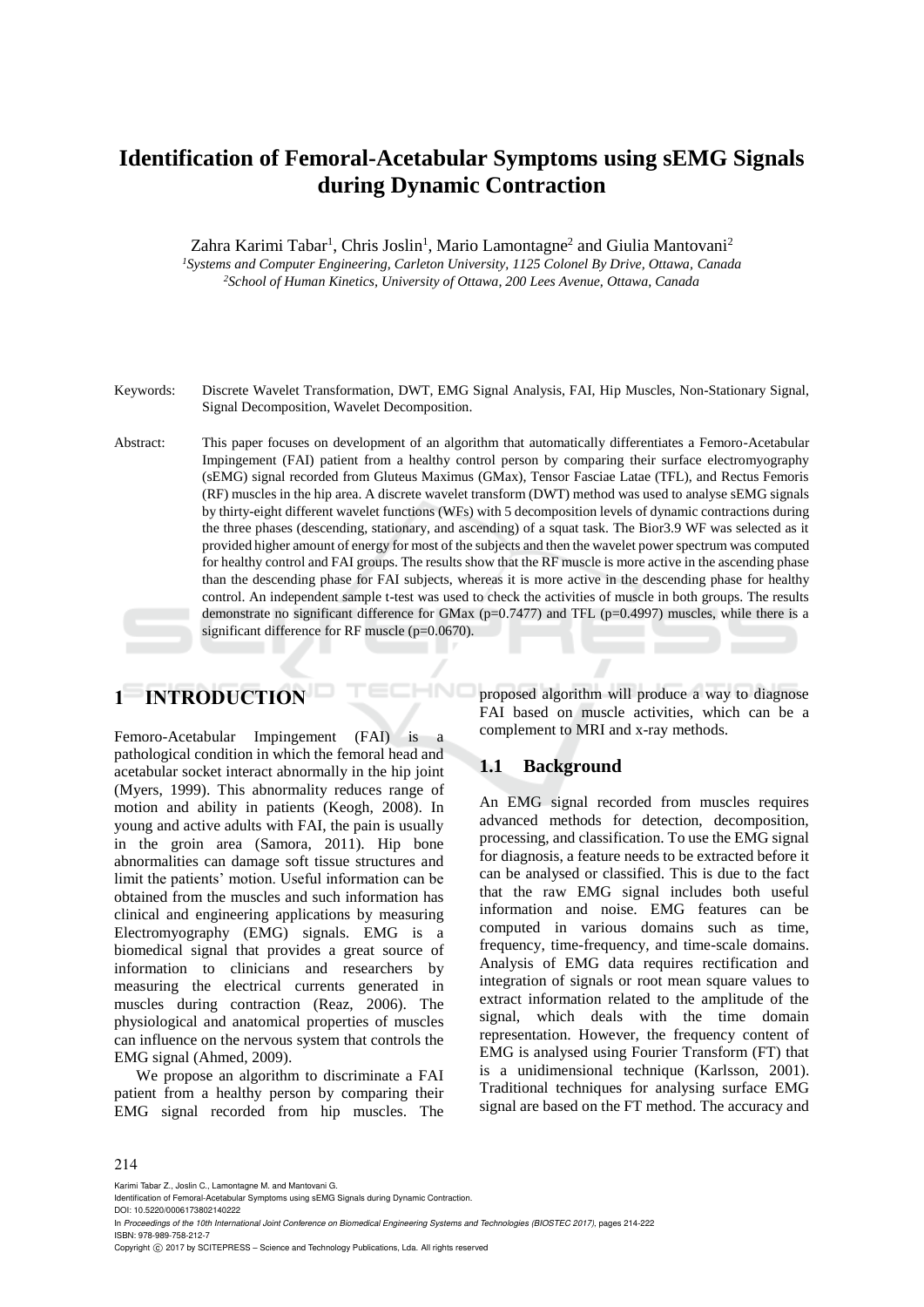reliability of this technique depends on the data lengths' and the signal requires to be stationary. Moreover, a signal can be stationary or nonstationary. If a signal is stationary, its properties are statistically invariant over time; however the transient events cannot be predicted in non-stationary signals. The EMG signal is a non-stationary signal. Furthermore, time-frequency methods that are appropriate for non-stationary signal are used instead of frequency methods to improve the EMG analysis (Karlsson, 2001). Thus, for analysing EMG signals in both time and frequency, the short-term Fourier transforms (STFT) or wavelets can be used. The former of the EMG signals usually has three steps: recording the EMG signals, decomposition of signals by signal processing techniques, and classification of signals for diagnostic purpose.

In daily life activities or movements, subjects perform more dynamic contractions instead of isometric contractions. Moreover, in the field of rehabilitation medicine, sports medicine, and etc., tasks similar to daily activities are performed. During dynamic conditions, number of active motor units, active muscle fibres, electrode geometry, muscle fibre lengths, and innervation zone geometry changes. These factors emphasize that the ME signals are non-stationary. Therefore, time-frequency methods have been introduced for the analysis of nonstationary signals. These time-frequency representation methods are: STFT, Wigner-Ville distribution (WVD), Choi-Williams Distribution (CWD), and wavelet transform (WT) that were compared with recent studies for accuracy and precision to analyse the ME signals (Karlsson, 2000 and 2001). A time-frequency analysis based on wavelets (Meyer, 1993), which is introduced recently, is an appropriate tool to overcome the limitations of the traditional time-frequency methods. Karlsson introduced the wavelet transform as a "mathematical microscope" that help observe various parts of the signal by setting the focus (Karlsson, 2000 and 2001). The WT has some advantages over the other timefrequency methods. WT uses short window for high frequencies and long window for low frequencies, although the STFT uses a single analysis window for all frequencies (Rioul, 1991). Furthermore, the WT can be used to analyse both stationary and nonstationary signals in both time and frequency domain. The WT is classified into continuous wavelet transforms (CWT) and discrete wavelet transforms (DWT). The wavelet transform requires the selection of a mother wavelet depending on the application. Wavelets are defined by the scaling function (also called father wavelet) and wavelet function (or the

mother wavelet). The scale function in WT determines wavelet dilation and compression of the various wavelets from a mother wavelet. Furthermore, the optimization of the WT is related to the scale function, which is used for a specific signal.

The ability of DWT to extract features from the signal is dependent on choosing an appropriate mother wavelet function. The common standard families of wavelet basis functions are Haar, Daubechies (db1 to db10), Coiflet (coif1 to coif5), Symmlet (sym2 to sym8), Morlet, and Mexican Hat. Although there is not a specific rule for selecting a wavelet basis function, some features of wavelets cause a specific mother wavelet to be more appropriate for a particular application and signal type. According to Santoso et al. (Santoso, 1994) state, for slow transient disturbances db8 and db10 wavelets were the best choice, whereas for short and fast transient disturbances db4 and db6 were more proper. Also, Walker (Walker, 1999) presented general guidelines for selecting a wavelet such that db4 was more appropriate for feature extraction and coiflet6 provided better data compression results. In order to select a more accurate wavelet function, it is significant that the characteristic of signal should be matched with the properties of the wavelet function.

For applying WT to the EMG signal various mother wavelets and scale functions can be used although no agreement has been reached regarding the selection of the mother wavelet and the scale function. For example, Karlsson et al. (Karlsson, 1999) used a Morlet mother wavelet with a linear scale function (Karlsson, 1999, 2000, 2003) and Neto et al. (Neto, 2007) applied Morlet with exponential function. Von Tscharnar (Von Tscharnar, 2000), used Cauchy mother wavelets with polynomial function. Hostens et al. (Hostens, 2004) and Beck et al. (Beck, 2005) applied Daubechies mother wavelets to the EMG signal with different scale functions. Hostens et al. (Hostens, 2004), used a linear scale function while Beck et al. (Beck, 2005) used a dyadic function.

The WT of the EMG signal has been used in several studies related to muscle fatigue, EMG signal processing, and muscle strength. Moreover, Neto et al. (Neto, 2007, 2008), and Von Tscharner et al. (Von Tscharnar, 2000, 2002, 2003, 2006), used the WT for the EMG signals that were recorded during the sports.

Flanders (Flanders, 2002) used DWT to identify the time of occurrence of EMG bursts. They chose wavelet db2 and focused on the coefficient at an intermediate scale (D3) because by plotting the peakto-peak range of the db2 weighting coefficient values of several muscles, the D3 component had the largest peak weighting coefficients based on their research.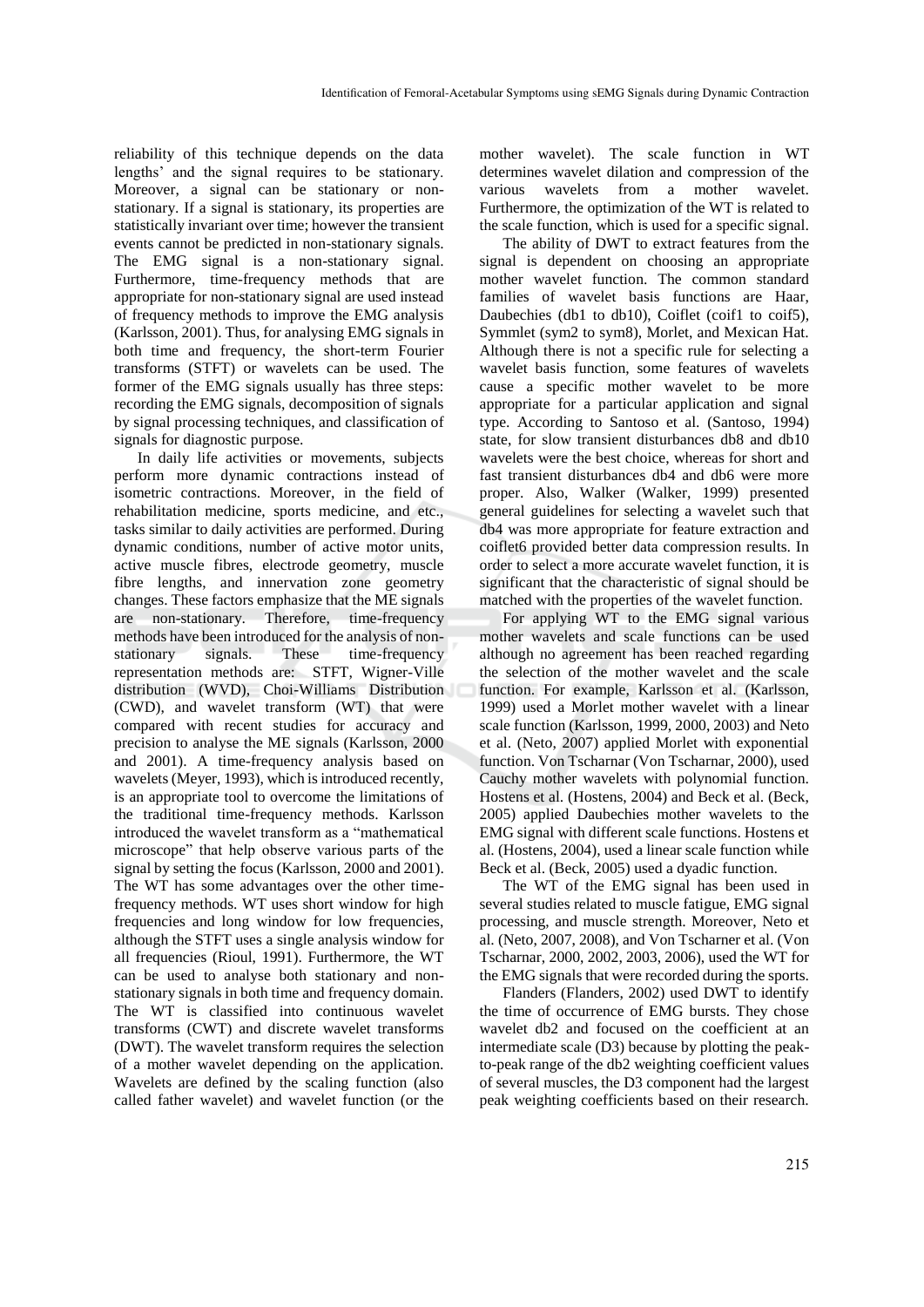Thus, Flanders demonstrated that the simplest wavelet such as db2 was suitable for recognizing multiunit EMG bursts. Moreover, Kilby and Gholam Hosseini (Kilby, 2004) also used mother wavelet that had a different set of families to extract detailed features of the sEMG signals. They used mother wavelets that were available in LabVIEW® to decompose the sEMG signals and reconstruct the signal back. The reconstructed signals were subtracted from the original signals in order to calculate the errors to achieve statistical analysis. Based on different errors of the various families of the mother wavelets, they concluded the Daubechies (db5) was the most appropriate mother wavelet for analysing sEMG signals. However, they did not consider several mother wavelets such as Morlet, Meyer, and Mexican Hat because these mother wavelets were not available by the software. Ahmed et al. (Ahmed, 2009) illustrated a comparative study of decomposing sEMG signals by using different types of wavelets. Their goal was to choose a wavelet based on the best possible energy localization in the time-scale plane. In their algorithm, they decomposed a signal using DWT for various wavelets and the energy localization in time-scale plane was calculated. From their results, db4, db5, and db6 were shown to have the best energy localization compare to other wavelets for normal and healthy muscle EMG signal.

# **2 METHODOLOGY**

**IENCE** *A***ND** 

The EMG data of Gluteus Maximus (GMax), Tensor Fasciae Latae (TFL), and Rectus Femoris (RF) muscles were recorded from 30 subjects during dynamic contraction of a squat task (Fig. 1).

HNO



Figure 1: Descending, Stationary, and Ascending Phase of Squat (Lamontagne, 2009).

During the squat, subjects were required to stand with feet shoulder-width apart, parallel to one another. Both arms were anteriorly extended, and heels were in contact with the floor during the entire squat. EMG signals were recorded during squat cycles, thus each recorded signal was divided into three regions based on squat phases (Descending, Stationary, and Ascending phase). Five repetitions of the same movement were executed (Lamontagne, 2009) The recorded sEMG signals formed two groups: control (15 males and 1 female) and FAI (11 males and 3 females). Participant characteristics are indicated in Table 1.

Table 1: Participant characteristics by group.

| Group          | Gender       | Weight (Kg)    | Height (cm) |  |
|----------------|--------------|----------------|-------------|--|
| Control (CON)  |              |                |             |  |
| $\mathbf{1}$   | M            | 104.591        | 191.2       |  |
| $\overline{c}$ | M            | 132.009        | 179         |  |
| 5              | M            | 113.527        | 176         |  |
| 6              | $\mathbf{F}$ | 97.245         | 152         |  |
| 7              | M            | 120.189        | 180.5       |  |
| 10             | M            | 93.078         | 175.5       |  |
| 11             | M            | 83.666         | 180.5       |  |
| 12             | M            | 87.466         | 168         |  |
| 15             | M            | 117.896        | 177.5       |  |
| 17             | M            | 83.551         | 178         |  |
| 19             | M            | 83.311         | 181         |  |
| 20             | M            | 106.529        | 183         |  |
| 22             | M            | 82.646         | 177         |  |
| 23             | M            | 147.725        | 176         |  |
| 24             | M            | 61.129         | 160.5       |  |
| 25             | M            | 79.526         | 175.5       |  |
|                | FAI (OR)     |                |             |  |
| 3              | M            | 129.012        | 183.75      |  |
| $\overline{4}$ | M            | 83.035         | 168         |  |
| 8              | M            | 139.491        | 186         |  |
| 9              | M            | 133.394        | 176.5       |  |
| 13             | M            | 126.997        | 174.2       |  |
| 14             | M            | 101.154        | 175         |  |
| 16             | M            | 108.719        | 175         |  |
| 18             | M            | 149.428        | 176         |  |
| 21             | F            | 97.508<br>163  |             |  |
| 26             | M            | 64.312<br>167  |             |  |
| 27             | M            | 136.712<br>167 |             |  |
| 28             | M            | 120.632        | 175         |  |
| 29             | $\mathbf F$  | 132.507        | 168.5       |  |
| 30             | F            | 59.766         | 167         |  |

The sampling frequency of the signal was 1000Hz. The DC offset was removed from the raw EMG signals. In order to be able to compare the EMG activity in the same muscle on different subjects, the signals have to be normalized. Normalization of EMG signals were performed by dividing EMG signals during a squat task to a reference EMG value achieved from the same muscle of the same subject. We utilized the Maximum Voluntary Isometric Contraction (MVIC) method for normalization. To measure the MVIC the participants were asked to lie down on a testing bench, which was provided with support beams and adjustable straps to limit the movement of the limbs and hold it in place during isometric contraction. The MVIC data were collected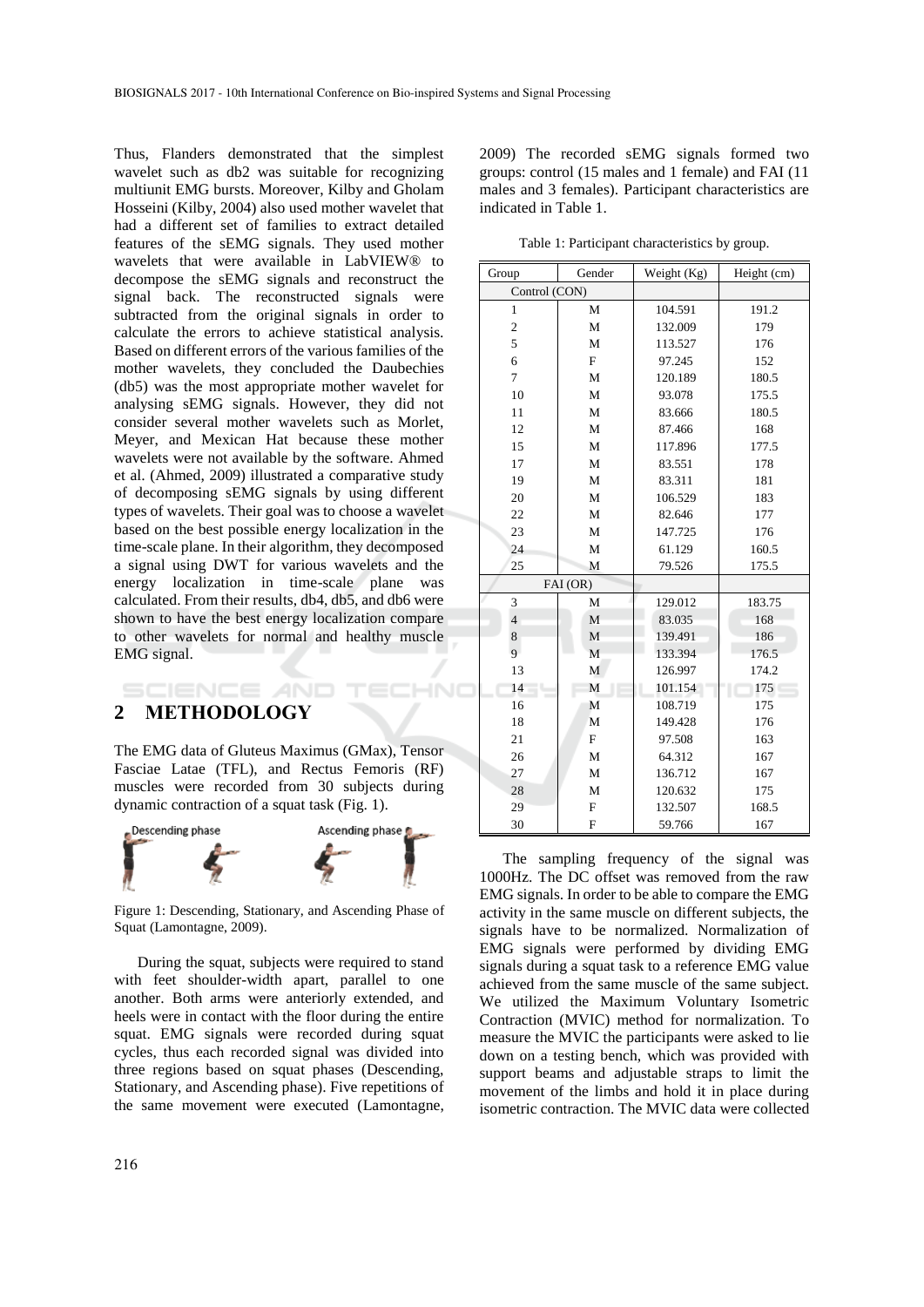for duration of 5 seconds for each muscle. MVICs for GMax and RF muscles were measured when the participants' leg was straight, and they were asked to push upwards against the Hand-Held Dynamometer (HHD). Moreover, MVIC for TFL muscle was collected when the participants were asked to push diagonally against the HHD. After normalization, EMG signals were full-rectified meaning that the absolute value of the signal was used. The rectified signals were passed through a  $5<sup>th</sup>$ -order low-pass Butterworth filter with cut off frequency of 10Hz. This process provided the linear envelope of signals. Furthermore, the filtered signals were amplitudenormalized to the peak MVIC EMG (nEMG) and then integrated to produce the integrated EMG (IEMG) values.

### **2.1 EMG Analysis using Wavelet Transforms**

Data analysis was performed using the MATLAB programming language with the signal processing and Wavelet toolboxes (The Math Works, INC.). The EMG values were recorded from GMax, TFL, and RF muscles of the affected sides of the 30 subjects. There were 5 repetitions for every subject with sampling frequency of 1000Hz. The number of samples in each EMG data set was very large, so EMG signals were pre-processed by using the wavelet transform.

The analysis of the data commenced by removing any DC offset in order to be ready for the wavelet families' analysis. The wavelet analysis was performed by a function called mother wavelet. There are different families or set of mother wavelets in the Wavelet method which differ in their mathematical principles named as Haar, Daubechies (db1 to db10), Symlets (sym2 to 8), Coiflets (coif1 to 5), Biorthogonal (bior1.1 to 6.8), Reverse biorthogonal (rbio1.1 to 6.8), Meyer (meyr), Discrete approximation of Meyer (dmey), Gaussian (gaus1 to 8), Mexican hat (mexh), and Morlet (morl). EMG signals were decomposed using DWT with various wavelet functions (WFs). We used discrete wavelet, which allowed us to decompose our EMG signals based on Haar, Daubechies (db1 to db10), Symlets (sym2 to 8), Coiflets (coif1 to 5), Biorthogonal (bior1.1 to 6.8), and discrete approximation of Meyer (dmey) mother wavelets. Moreover, MATLAB code was written to apply a DWT to the EMG signals. The WT decomposes a signal into several multi-resolution (levels) components based on basis functions or WFs. These WFs are achieved by dilation, contraction, and shifts of a unique function. Decomposition of the signal into basis of wavelet functions implies the

computation of the inner products between the signal and the basis function, leading to a set of coefficients called wavelet coefficients.

The maximum level to apply the wavelet transform depends on how many data points are contained within our data set, while there is a down-sampling by 2 operations from one level to the next level. We used 5 levels of decomposition. Thirty eight different wavelet functions exerted at decomposition level 1 to 5. The wavelet coefficients from each wavelet function were used to calculate the energy of the sEMG signals for each subject in each phase.

### **2.2 Wavelet Selection based on Energy Calculation**

The wavelet energy was computed for approximation (Ea) and detail (Ed) coefficients. Ea is the percentage of energy corresponding to the approximation and Ed is the vector containing the percentage of energy corresponding to the details. Ed for each sEMG signal was collected after using 38 wavelet functions and the highest five energies were highlighted for each subject in three phases. Then, the highest repetition wavelet function was chosen as our wavelet function. This procedure is indicated in Fig 2.



Figure 2: Procedure of Selecting a WF.

#### **2.3 Wavelet Power Spectrum**

The wavelet power spectrum is a way to determine the distribution of energy along the sEMG signal. Wavelet coefficients of the selected wavelet function were computed and the power spectrum was measured during 5 levels of decomposition. The distribution of power for each muscle during descending, stationary, and ascending phase for both CON and OR groups was determined. Fig. 3 shows the block diagram for computing power and discriminating two groups based on their power spectrum.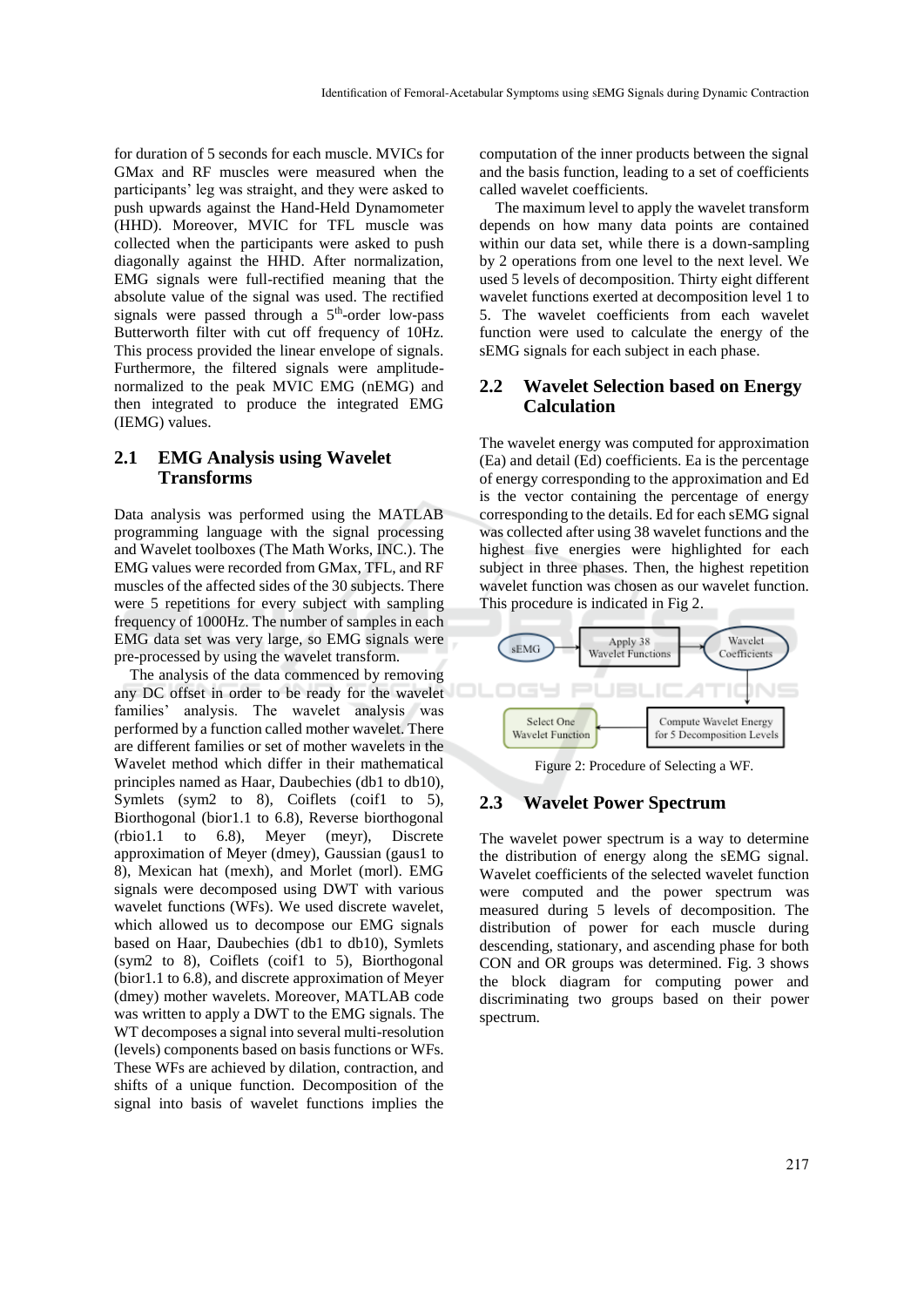

Figure 3: Block Diagram for Computing Power Spectrum.

### **3 RESULTS**

The algorithm developed in this study evaluated for its performance by discriminating the CON and OR group from one another.

EMG signals, which were collected from three muscles, were analysed by 38 wavelet functions with 5 levels of decomposition for three phases of dynamic contraction during squat task. The five wavelet functions that represented the highest amount of energy for each subject were highlighted. The same scenario was repeated for all subjects by analysing EMG signals from all three muscles for each descending (D), stationary (S), and ascending (A) phase separately. The highest five energies occurred in various levels for different subjects and muscles. The five WFs that indicated the highest percentage of energy were selected for each subject. The total number of repetitions for the wavelet functions between CON and OR group during three phases was computed for each muscle separately. Bior3.9 wavelet function indicated the highest number of repetitions between subjects for each muscle during three phases except for muscle 1 of OR group which Bior3.7 worked best (Table 2). As the difference between Bior3.7 and Bior3.9 was not significant in muscle 1 of OR group, Bior3.9 wavelet function was used for further analyses.

Table 2: Selection of a WF with Highest Repetition of Energy.

| Subject    | Muscle     | Wavelet<br>Function | D  | S  | А  | Total |
|------------|------------|---------------------|----|----|----|-------|
| <b>CON</b> | $1$ (GMax) | bior <sub>3.9</sub> | 12 | 6  |    | 25    |
| <b>OR</b>  | $1$ (GMax) | bior <sub>3.7</sub> | 6  | 6  | 4  | 16    |
| <b>CON</b> | 2 (TFL)    | bior <sub>3.9</sub> | 8  | 8  | 4  | 20    |
| <b>OR</b>  | $2$ (TFL)  | bior <sub>3.9</sub> | 9  |    | 9  | 25    |
| <b>CON</b> | $3$ (RF)   | bior <sub>3.9</sub> |    | 8  | 13 | 28    |
| <b>OR</b>  | 3 (RF)     | bior <sub>3.9</sub> |    | 10 | 6  | 23    |

#### **3.1 Wavelet Power Spectrum**

The WT converts the data array, which is stored from the EMG recorded signal, into a series of wavelet coefficients. Each of these coefficients represents the amplitude of the wavelet function at a specific location in the array. The best way to specify the distribution of energy within the data is to compute the wavelet power. The power, which is the squared absolute value of the wavelet coefficients, calculated. The wavelet power spectrum for each muscle during descending, stationary, and ascending phases was computed by using Bior3.9 WF. This scenario was repeated for all subjects from both groups. The subjects were categorized based on calculated power of each phase in Table 3. OR and CON groups were divided into three categories based on the squat phases. All 16 subjects in the CON group used their muscle 1 in the ascending phase whereas; most of them used muscle 2 and muscle 3 in their descending phase. In OR group, muscle 1 was used in ascending the same as CON group. However, muscle 2 was used in ascending and muscle 3 in both descending and ascending phases.

Table 3: Muscles used by CON and OR During Squat Cycle.

|            | Descending | Stationary | Ascending | Total |
|------------|------------|------------|-----------|-------|
| <b>CON</b> |            |            |           |       |
| Muscle 1   |            | 0          | 16        | 16    |
| Muscle 2   | 10         | 2          | 4         | 16    |
| Muscle 3   | 14         | 2          |           | 16    |
| <b>OR</b>  |            |            |           |       |
| Muscle 1   | 2          |            | 10        | 12    |
| Muscle 2   |            |            | 8         | 12    |
| Muscle 3   |            | 2          |           | 12    |

Moreover, after calculating the power of the DWT coefficients at various levels, the power was then compared for the sEMG for OR and CON group of three muscles (GMax, TFL, RF). Fig. 4 and Fig. 5 show the results of each muscle for both groups.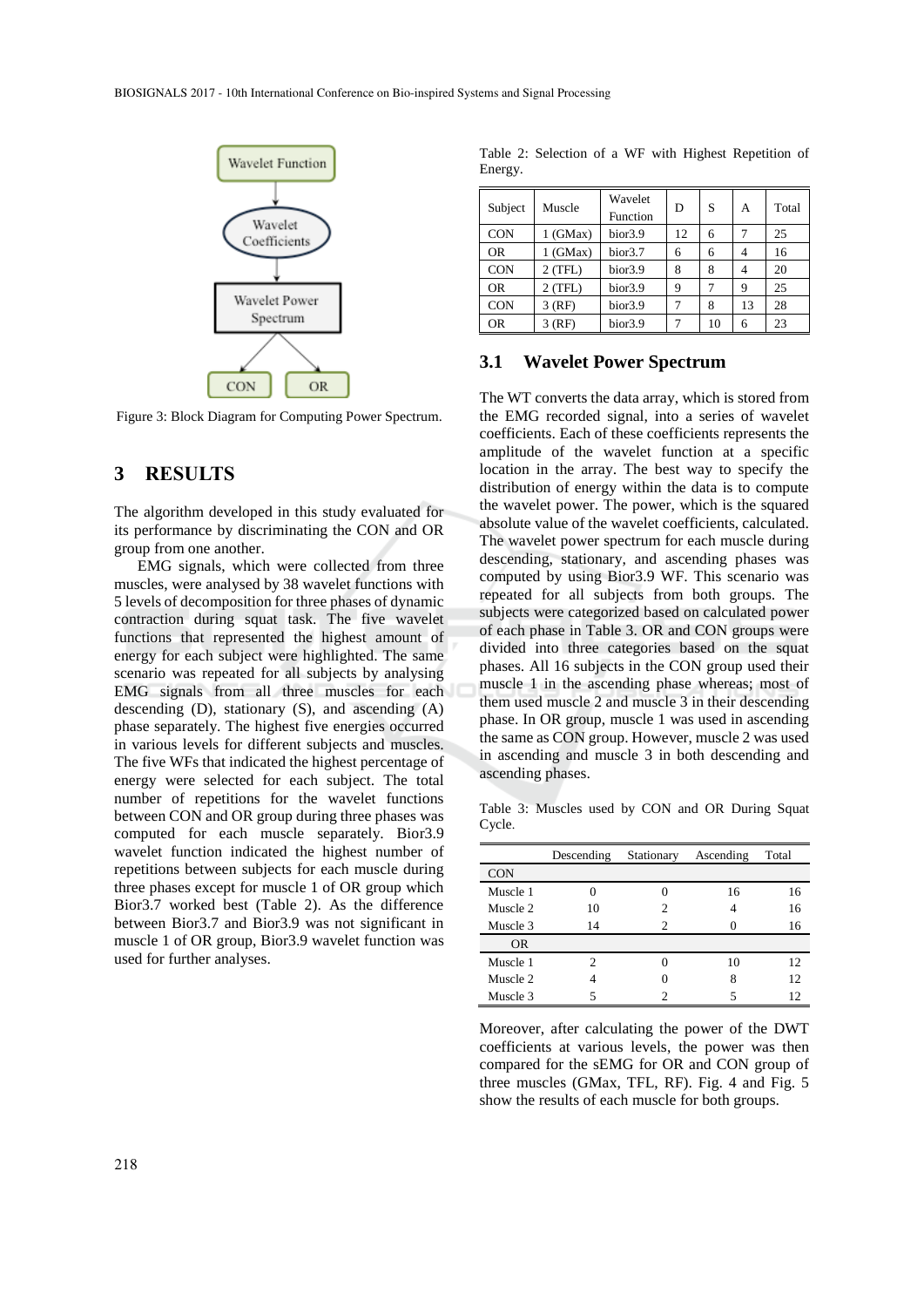

Figure 4: Muscles Power for CON Group.



As indicated in above graphs, subjects from both groups used higher power in descending and ascending phases. In order to indicate whether there is a significant difference between these two groups in using their muscles during ascending and descending phases, the actual A/D ratio for CON and OR was computed.

By calculating the ratio, we can still see which phase was the most active; however, we are also able to see the extent of activity. Therefore, we calculated the ratio of A/D for every subject in CON and OR groups and then calculated the average. The resulting average for each muscle is provided in Table 4 with the standard deviation for each group.

Table 4: Average Ratio with Standard Deviation Values for Each Muscle in CON and OR Groups.

|                 | <b>CON</b>        | OR                 |
|-----------------|-------------------|--------------------|
| Muscle 1 (GMax) | $13.38 \pm 1.902$ | $11.319 \pm 1.921$ |
| Muscle 2 (TFL)  | $1.33 + 0.150$    | $1.829 + 0.205$    |
| Muscle $3$ (RF) | $0.613 + 0.090$   | $1.975 + 0.260$    |

The muscles power is plotted and shown in Fig. 6 for CON and OR group. In CON group muscle 1 and 2 were active in ascending phase whereas, muscle 3

was active in descending phase. Moreover, in the OR group all three muscles were active in the ascending phase.



Figure 6: Average Ratio Muscle Power for CON and OR.

In general, the described algorithm can be summarized as follows:

The raw EMG signals are collected from a participant for GMax, TFL, RF muscles during descending, stationary, and ascending phases of squat task. Then, the collected EMG signals are normalized. The Bior3.9 wavelet function is applied to normalized EMG signals and the wavelet coefficients are computed. Based on wavelet coefficients the wavelet power spectrum is calculated. In addition, the ratio power which is the ratio of ascending power over descending power is computed in order to identify whether the subject has FAI or not. If the ratio value for RF muscle is less than zero, it means the participant used his/her RF muscle in descending phase and he/she belongs to CON group. Whereas, if the ratio value is greater than zero, it means he/she used his/her muscle in ascending phase and the subject belongs to FAI group.

#### **3.2 Statistical Analysis**

In this study an independent samples t-test was used to check if the two means (averages) from CON and OR groups are reliably different from one another. Each t-value has a p-value that is the probability that the pattern of data in the sample could be produced by random data. The 2-tail t-test was applied to check the activities of muscles for CON and OR groups. Table 5 illustrates no significant difference was found for GMax and TFL; whereas RF shows a significant difference between CON and OR groups  $(p= 0.0670)$ although the threshold  $(p=0.05)$  was not reached. This can be due to the fact that the sample size in this study was small and we require more samples for more reliable results.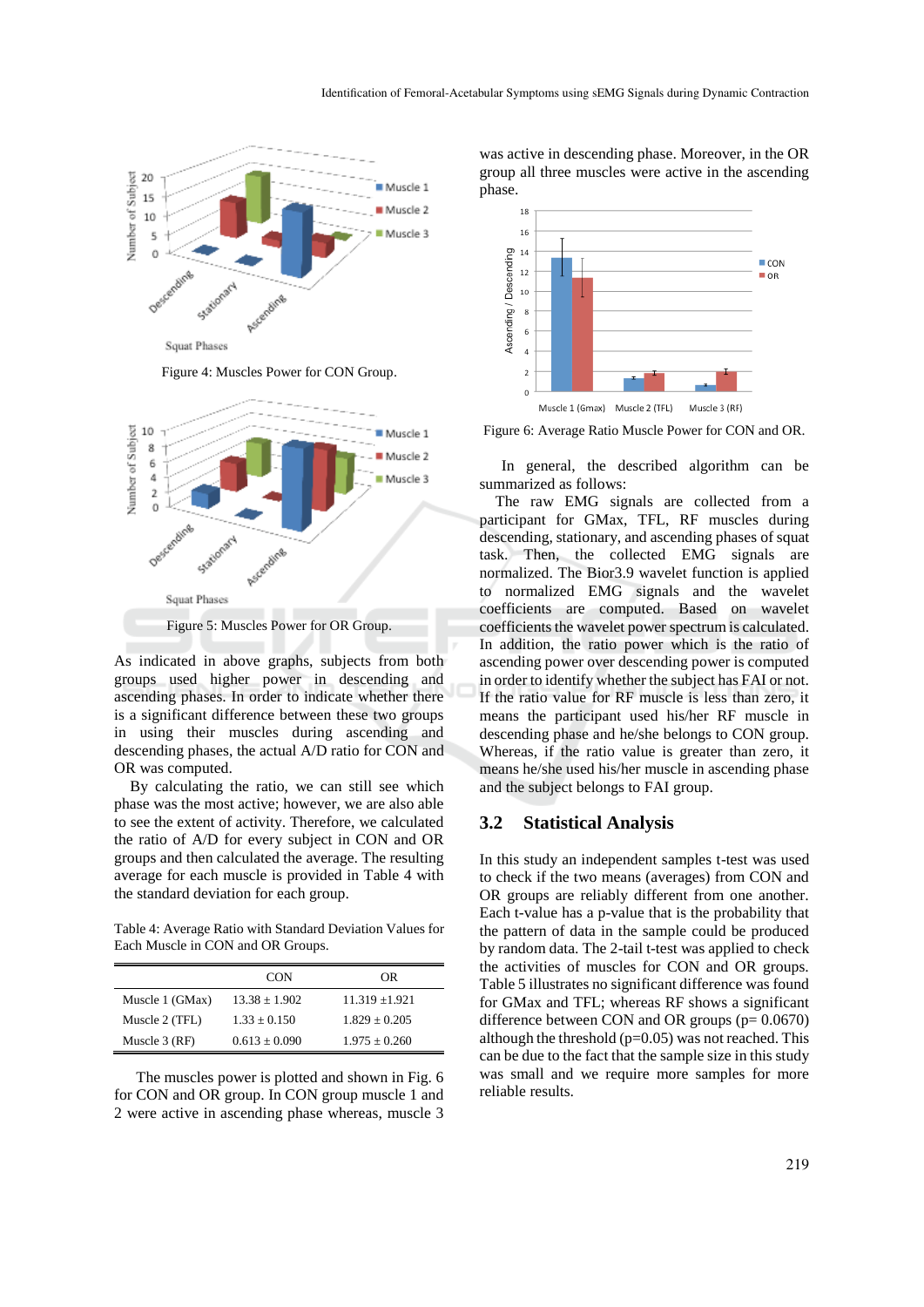|                 | P-value |
|-----------------|---------|
| Muscle 1 (GMax) | 0.7477  |
| Muscle 2 (TFL)  | 0.4997  |
| Muscle $3$ (RF) | 0.067   |

### **4 DISCUSSION**

Spectral properties of EMG signals have been defined by their power spectra. The shape of the power spectrum can be changed when the EMG signals are generated from different types of Motor Unit (MU) (Moritani, 1985; Gerdle, 1998; Elert 1992).

This study has indicated that the wavelet transform method can be used to quantify features of the muscle activity for dynamic contraction. The fundamental properties of EMG spectra are conserved across dynamic contraction, therefore the WT will be a useful tool for studying EMG signals. The wavelet power spectrum of OR and CON groups was analysed for GMax, TFL, and RF muscles in the hip area by using the Bior3.9 wavelet function in order to discriminate the two groups. The power was calculated for each muscle and an independent sample t-test was used to check the activity of three muscles in hip area to discriminate an OR patient from a healthy person. The p-value for GMax, TFL, and RF muscles is 0.7477, 0.4997, and 0.0670 respectively for 2-tail test. Therefore, RF muscle is statistically significant although the threshold (p=0.05) was not reached due to small sample size. As a result, RF muscle is more active in ascending than descending phase for OR people, whereas it is more active in descending phase for CON people.

Muscle contraction is produced by a sequence of electrical and chemical events, which start with an action potential, which is created at the neuromuscular junction. Individual muscle fibres are classified into three primary muscle fibre types named type I, type IIA, and type IIB based on their contractile and metabolic properties. Type I is referred to slow twitch oxidative, type IIA is fast twitch oxidative and type IIB is fast twitch glycolytic (Ethier, 2007). These three types of muscle fibres have very different functional characteristics. Type I fibre is characterized by low force, power, speed production and high endurance. Type IIB has high force, power, speed production and low endurance, while type IIA indicates feature between the two other types. The MU consists of a single motoneuron and the group of muscle fibre it innervates. All

muscle fibres in a single MU contain the same muscle fibre type. Three types of MUs (slow, fast fatigueresistant, and fast fatigable) are categorized on the basis of their twitch speed and fatigability. The slow twitch MU is small and can produce less force compare to fast twitch MU. Type I muscle MUs contract slower, and they reach to peak power slower and highly resistant to fatigue compare to type II fast twitch MUs. Type IIA and IIB are capable of the same amount of peak force, however type IIA fibres take longer to reach their peak power compare to type IIB. Therefore, the total peak power by type IIB is higher than type IIA. In other words, type I has low intensity, lower frequency, and low power compare to type II. The average ratio (ascending over descending phase) power for GMax, TFL, and RF muscles, as indicated in Table 4, presents the power of RF muscle is higher in OR group than CON group. The faster motor units generate higher frequencies in their power spectra (Wakeling, 2004). Thus, the larger numbers of MUs are recruitment in RF muscle for OR than CON. Therefore, type II (fast twitch) MUs are active in OR group, while in CON group type I (slow twitch) MUs are used.

## **5 CONCLUSION & FUTURE WORK**

The algorithm developed in this study aimed to automatically discriminate CON and OR groups based on sEMG recorded from three hip muscles (GMax, TFL, and RF) during dynamic contraction. The program was capable of identifying OR from healthy people by analysing the activity of hip muscles.

The novel method developed in this study was used to analyse EMG signals recorded from GMax, TFL, and RF muscles for 16 CON and 14 OR subjects during squat cycles. In this study the DWT was selected and various wavelet functions from this WT method were applied to EMG signals from three muscles in order to select the best possible energy localization in the time-frequency plane. This analysis showed the Bior3.9 wavelet function provided higher amount of energy for most of our subjects. By selecting Bior3.9 the wavelet power spectrum was computed for CON and OR during 5 levels of decomposition. The result indicated the RF muscle (muscle 3) is more active in the ascending phase than the descending phase for OR, while it is more active in descending phase for CON.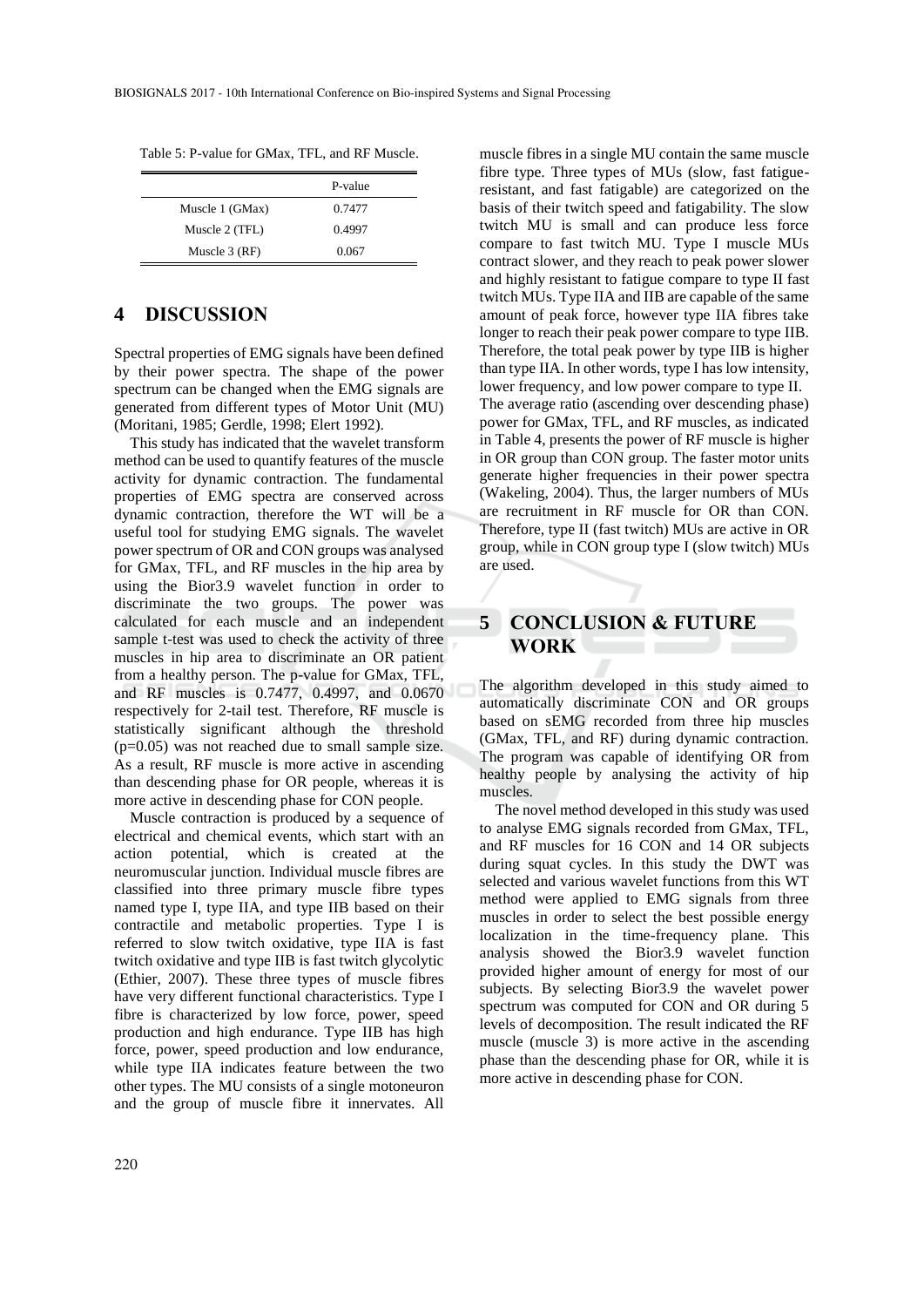During dynamic contraction there is a progressive recruitment of faster MUs in OR group during ascending phase. EMG activity at higher frequencies correlated with higher contractile force, and with the progressively faster types of MU, which can be assumed to be recruited. Thus, during dynamic contraction the higher wavelet power in RF muscle of OR group demonstrates that faster MUs were active, while lower power in CON group related to the fact that slower MUs were active.

This research work showed that the proposed algorithm can find a good solution for pre-screening problem. Nevertheless, some more improvements could be achieved. In this algorithm, only the three muscles of hip area were considered, this might be different if we consider all the muscles in the hip area. Another limitation is that the physical activity and age parameters of subjects were not available. Therefore, research should be conducted in a wider range, parameters like physical activity, age, and gender could be considered.

Some future work from this thesis may consist of considering a larger sample size for more accurate and reliable values. The goal can be developing a software application, which can assist doctors and physicians to diagnose FAI faster and easier.

# **ACKNOWLEDGEMENTS**

The work in this paper was funded and supported by the Canadian NSERC Collaborative Health Research Project.

#### **REFERENCES**

- Myers, S.R., Eijer, H., Ganz, R. 1999, "Anterior Femoroacetabular Impingement after Periacetabular Osteotomy," Clinical Orthopaedics & Related Research, Vol. 363, pp. 93–99.
- Keogh, M. J. Batt, M. E., 2008, "A Review of Femoroacetabular Impingement in Athletes," Sport Med, Vol. 38(10), pp. 863–878.
- Samora, J. B., Ng V. Y., Ellis, T. J. 2011, "Femoroacetabular Impingement: A Common Cause of Hip Pain in Young Adults," Clinical Journal of Sport Medicine, Vol. 21(1), pp. 51–56.
- Reaz, M. B. I., Hussain, M. S., Mohd-Yasin, F., 2006, "Techniques of EMG Signal Analysis: Detection, Processing, Classification and Applications," Biological Procedures Online, Vol. 8(1), pp. 11–35.
- Ahmed, S., Ahmed, S., Faruqe, M. O., Islam, M. R., 2009, "EMG Signal Decomposition Using Wavelet Transformation with Respect to Different Wavelet and

a Comparative Study," Life and Medical Sciences, pp. 730–735.

- Karlsson, J. S., Gerdle, B., Akay, M., 2001, "Analyzing Surface Myoelectric Signal Recorded During Isokinetic Contractions: A Time-Frequency Approach Using Wavelet to Study Movements at Different Angular Velocities," IEEE Engineering in Medicine and Biology, pp. 97–105.
- Karlsson, S., Yu, J., Akay, M., 2000, "Time-Frequency Analysis of Myoelectric Signal during Dynamic Contractions: A Comparative Study," IEEE Transactions on Biomedical Engineering, Vol. 47(2), pp. 228–238.
- Meyer, Y., 1993 "Wavelets Algorithms and Applications". Philadelphia: Society of Industrial and Applied Mathematics, pp. 1-4.
- Rioul, O., Vetterli, M., 1991, "Wavelet and Signal Processing," IEEE Signal Process Magazine, Vol. 8, pp. 14–38.
- Santoso, S., Powers, E. J., Grady, W. M., 1994, "Electric Power Quality Disturbance Detection Using Wavelet Transform Analysis," IEEE, pp. 166–169.
- Walker, J. S., 1999, "A Primer on Wavelets and Their Scientific Applications". Boca Raton, FL: CRC.
- Karlsson, S., Yu, J., Akay, M., 1999, "Enhancement of Spectral Analysis of Myoelectric Signal During Static Contractions Using Wavelet Methods," IEEE Transaction on Biomedical Engineering, Vol. 46(6), pp. 670–684.
- Karlsson, J., Ostlundm, N., Larsson, B., Gerdle, B., 2003, "An Estimation of the Influence of Force Decrease on the Mean Power Spectral Frequency Shift of the EMG During Repetitive Maximum Dynamic Knee Extensions," Journal of Electromyography and Kinesiology, Vol. 13, pp. 461–468.
- Neto, O.P., Magini, M., Pacheco, M.T., 2007, "Electromyographic Study of a Sequence of Yau-Man Kung Fu Palm Strikes with and without Impact,' Journal of Sports Science and Medicine, Vol. 6, pp. 23– 27.
- Von Tscharner, V., 2000, "Intensity Analysis in Time-Frequency Space of Surface Myo-electric signal by Wavelet of Specified Resolution," Journal of Electromyography and Kinesiology, Vol. 10, pp. 433– 445.
- Hostens, I., Seghers, J., Spaepen, A., Ramon H., 2004, "Validation of the Wavelet Spectral Estimation Technique in Biceps Brachii and Brachioradialis Fatigue Assessment During Prolonged Low-level Static and Dynamic Contractions". Journal of Electromyography and Kinesiology, Vol. 14, pp. 205– 215.
- Beck, T. W., Housh, T. J., Johnson, G. O., Weir, J. P., Cramer, J. T., Coburn, J. W., and Malek, M. H., 2005, "Comparison of Fourier and Wavelet Transform Procedures for Examining the Mechanomyographic and Electromyographic Frequency Domain Responses During Fatiguing Isokinetic Muscle Actions of the Biceps Brachii," Journal of Electromyography and Kinesiology, Vol. 15, pp. 190–199.